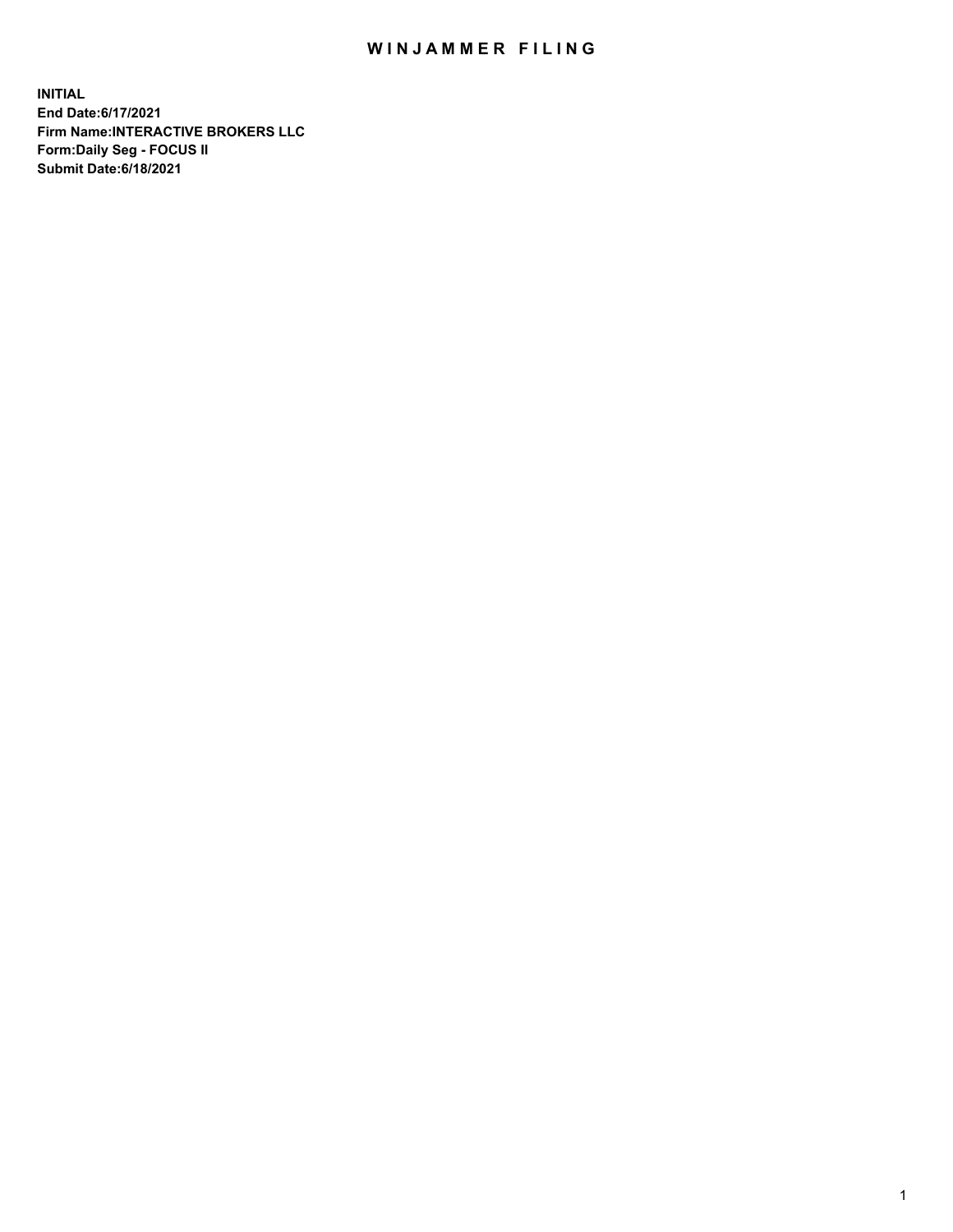**INITIAL End Date:6/17/2021 Firm Name:INTERACTIVE BROKERS LLC Form:Daily Seg - FOCUS II Submit Date:6/18/2021 Daily Segregation - Cover Page**

| Name of Company                                                                                                                                                                                                                                                                                                                | <b>INTERACTIVE BROKERS LLC</b>                                                   |
|--------------------------------------------------------------------------------------------------------------------------------------------------------------------------------------------------------------------------------------------------------------------------------------------------------------------------------|----------------------------------------------------------------------------------|
| <b>Contact Name</b>                                                                                                                                                                                                                                                                                                            | James Menicucci                                                                  |
| <b>Contact Phone Number</b>                                                                                                                                                                                                                                                                                                    | 203-618-8085                                                                     |
| <b>Contact Email Address</b>                                                                                                                                                                                                                                                                                                   | jmenicucci@interactivebrokers.c<br>om                                            |
| FCM's Customer Segregated Funds Residual Interest Target (choose one):<br>a. Minimum dollar amount: ; or<br>b. Minimum percentage of customer segregated funds required:% ; or<br>c. Dollar amount range between: and; or<br>d. Percentage range of customer segregated funds required between:% and%.                         | <u>0</u><br>$\overline{\mathbf{0}}$<br>155,000,000 245,000,000<br>0 <sub>0</sub> |
| FCM's Customer Secured Amount Funds Residual Interest Target (choose one):<br>a. Minimum dollar amount: ; or<br>b. Minimum percentage of customer secured funds required:% ; or<br>c. Dollar amount range between: and; or<br>d. Percentage range of customer secured funds required between:% and%.                           | <u>0</u><br>$\overline{\mathbf{0}}$<br>80,000,000 120,000,000<br>0 <sub>0</sub>  |
| FCM's Cleared Swaps Customer Collateral Residual Interest Target (choose one):<br>a. Minimum dollar amount: ; or<br>b. Minimum percentage of cleared swaps customer collateral required:% ; or<br>c. Dollar amount range between: and; or<br>d. Percentage range of cleared swaps customer collateral required between:% and%. | <u>0</u><br>$\underline{\mathbf{0}}$<br>0 <sub>0</sub><br>0 <sub>0</sub>         |

Attach supporting documents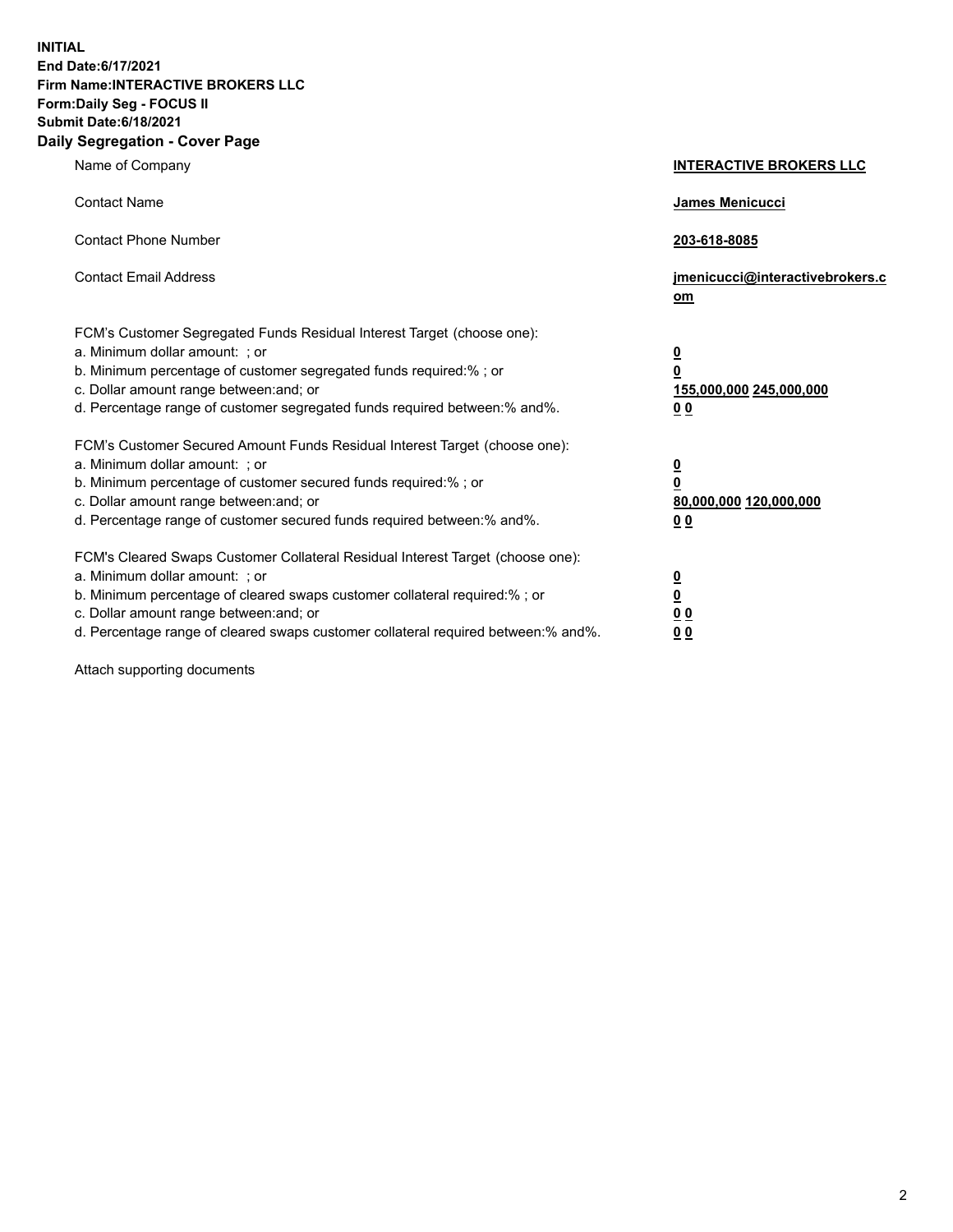## **INITIAL End Date:6/17/2021 Firm Name:INTERACTIVE BROKERS LLC Form:Daily Seg - FOCUS II Submit Date:6/18/2021**

|     | <b>Daily Segregation - Secured Amounts</b>                                                  |                                   |
|-----|---------------------------------------------------------------------------------------------|-----------------------------------|
|     | Foreign Futures and Foreign Options Secured Amounts                                         |                                   |
|     | Amount required to be set aside pursuant to law, rule or regulation of a foreign            | $0$ [7305]                        |
|     | government or a rule of a self-regulatory organization authorized thereunder                |                                   |
| 1.  | Net ledger balance - Foreign Futures and Foreign Option Trading - All Customers             |                                   |
|     | A. Cash                                                                                     | 516,253,311 [7315]                |
|     | B. Securities (at market)                                                                   | $0$ [7317]                        |
| 2.  | Net unrealized profit (loss) in open futures contracts traded on a foreign board of trade   | -782,934 [7325]                   |
| 3.  | Exchange traded options                                                                     |                                   |
|     | a. Market value of open option contracts purchased on a foreign board of trade              | 109,136 [7335]                    |
|     | b. Market value of open contracts granted (sold) on a foreign board of trade                | $-10,931$ [7337]                  |
| 4.  | Net equity (deficit) (add lines 1.2. and 3.)                                                | 515,568,582 [7345]                |
| 5.  | Account liquidating to a deficit and account with a debit balances - gross amount           | <b>16,148</b> [7351]              |
|     | Less: amount offset by customer owned securities                                            | 0 [7352] 16,148 [7354]            |
| 6.  | Amount required to be set aside as the secured amount - Net Liquidating Equity              | 515,584,730 [7355]                |
|     | Method (add lines 4 and 5)                                                                  |                                   |
| 7.  | Greater of amount required to be set aside pursuant to foreign jurisdiction (above) or line | 515,584,730 [7360]                |
|     | 6.                                                                                          |                                   |
|     | FUNDS DEPOSITED IN SEPARATE REGULATION 30.7 ACCOUNTS                                        |                                   |
| 1.  | Cash in banks                                                                               |                                   |
|     | A. Banks located in the United States                                                       | 69,691,264 [7500]                 |
|     | B. Other banks qualified under Regulation 30.7                                              | 0 [7520] 69,691,264 [7530]        |
| 2.  | Securities                                                                                  |                                   |
|     | A. In safekeeping with banks located in the United States                                   | 299,988,000 [7540]                |
|     | B. In safekeeping with other banks qualified under Regulation 30.7                          | 0 [7560] 299,988,000 [7570]       |
| 3.  | Equities with registered futures commission merchants                                       |                                   |
|     | A. Cash                                                                                     | $0$ [7580]                        |
|     | <b>B.</b> Securities                                                                        | $0$ [7590]                        |
|     | C. Unrealized gain (loss) on open futures contracts                                         | $0$ [7600]                        |
|     | D. Value of long option contracts                                                           | $0$ [7610]                        |
|     | E. Value of short option contracts                                                          | 0 [7615] 0 [7620]                 |
| 4.  | Amounts held by clearing organizations of foreign boards of trade                           |                                   |
|     | A. Cash                                                                                     | $0$ [7640]                        |
|     | <b>B.</b> Securities                                                                        | $0$ [7650]                        |
|     | C. Amount due to (from) clearing organization - daily variation                             | $0$ [7660]                        |
|     | D. Value of long option contracts                                                           | $0$ [7670]                        |
|     | E. Value of short option contracts                                                          | 0 [7675] 0 [7680]                 |
| 5.  | Amounts held by members of foreign boards of trade                                          |                                   |
|     | A. Cash                                                                                     | 284,799,130 [7700]                |
|     | <b>B.</b> Securities                                                                        | $0$ [7710]                        |
|     | C. Unrealized gain (loss) on open futures contracts                                         | $-9,609,562$ [7720]               |
|     | D. Value of long option contracts                                                           | 109,136 [7730]                    |
|     | E. Value of short option contracts                                                          | -10,931 [7735] 275,287,773 [7740] |
| 6.  | Amounts with other depositories designated by a foreign board of trade                      | $0$ [7760]                        |
| 7.  | Segregated funds on hand                                                                    | $0$ [7765]                        |
| 8.  | Total funds in separate section 30.7 accounts                                               | 644,967,037 [7770]                |
| 9.  | Excess (deficiency) Set Aside for Secured Amount (subtract line 7 Secured Statement         | 129,382,307 [7380]                |
|     | Page 1 from Line 8)                                                                         |                                   |
| 10. | Management Target Amount for Excess funds in separate section 30.7 accounts                 | 80,000,000 [7780]                 |
| 11. | Excess (deficiency) funds in separate 30.7 accounts over (under) Management Target          | 49,382,307 [7785]                 |
|     |                                                                                             |                                   |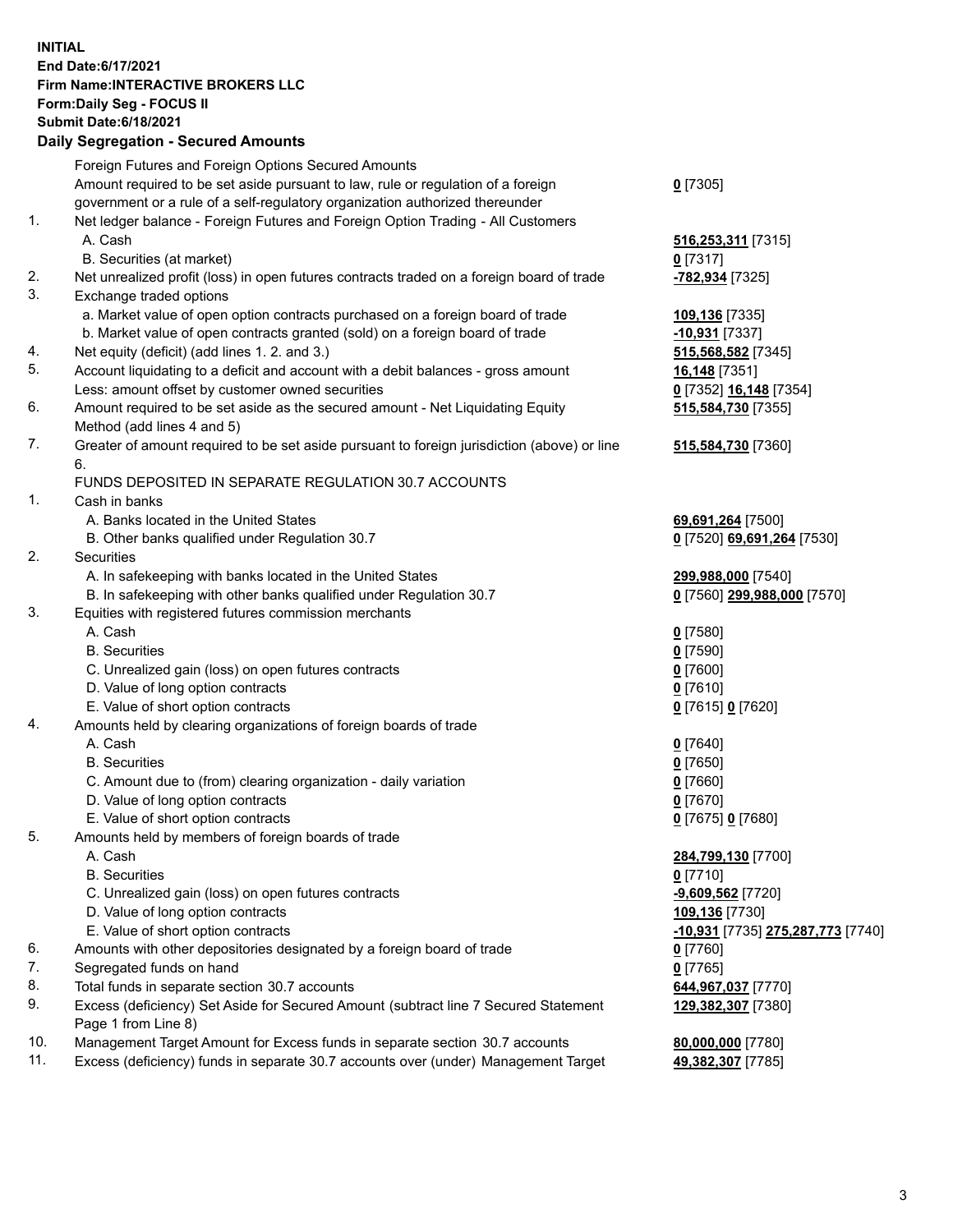**INITIAL End Date:6/17/2021 Firm Name:INTERACTIVE BROKERS LLC Form:Daily Seg - FOCUS II Submit Date:6/18/2021 Daily Segregation - Segregation Statement** SEGREGATION REQUIREMENTS(Section 4d(2) of the CEAct) 1. Net ledger balance A. Cash **6,707,903,199** [7010] B. Securities (at market) **0** [7020] 2. Net unrealized profit (loss) in open futures contracts traded on a contract market **-50,575,444** [7030] 3. Exchange traded options A. Add market value of open option contracts purchased on a contract market **290,066,222** [7032] B. Deduct market value of open option contracts granted (sold) on a contract market **-240,383,077** [7033] 4. Net equity (deficit) (add lines 1, 2 and 3) **6,707,010,900** [7040] 5. Accounts liquidating to a deficit and accounts with debit balances - gross amount **1,253,454** [7045] Less: amount offset by customer securities **0** [7047] **1,253,454** [7050] 6. Amount required to be segregated (add lines 4 and 5) **6,708,264,354** [7060] FUNDS IN SEGREGATED ACCOUNTS 7. Deposited in segregated funds bank accounts A. Cash **1,313,974,313** [7070] B. Securities representing investments of customers' funds (at market) **3,239,890,100** [7080] C. Securities held for particular customers or option customers in lieu of cash (at market) **0** [7090] 8. Margins on deposit with derivatives clearing organizations of contract markets A. Cash **1,987,019,634** [7100] B. Securities representing investments of customers' funds (at market) **381,544,151** [7110] C. Securities held for particular customers or option customers in lieu of cash (at market) **0** [7120] 9. Net settlement from (to) derivatives clearing organizations of contract markets **-40,081,251** [7130] 10. Exchange traded options A. Value of open long option contracts **290,357,170** [7132] B. Value of open short option contracts **-240,779,852** [7133] 11. Net equities with other FCMs A. Net liquidating equity **0** [7140] B. Securities representing investments of customers' funds (at market) **0** [7160] C. Securities held for particular customers or option customers in lieu of cash (at market) **0** [7170] 12. Segregated funds on hand **0** [7150] 13. Total amount in segregation (add lines 7 through 12) **6,931,924,265** [7180] 14. Excess (deficiency) funds in segregation (subtract line 6 from line 13) **223,659,911** [7190] 15. Management Target Amount for Excess funds in segregation **155,000,000** [7194] 16. Excess (deficiency) funds in segregation over (under) Management Target Amount **68,659,911** [7198]

Excess